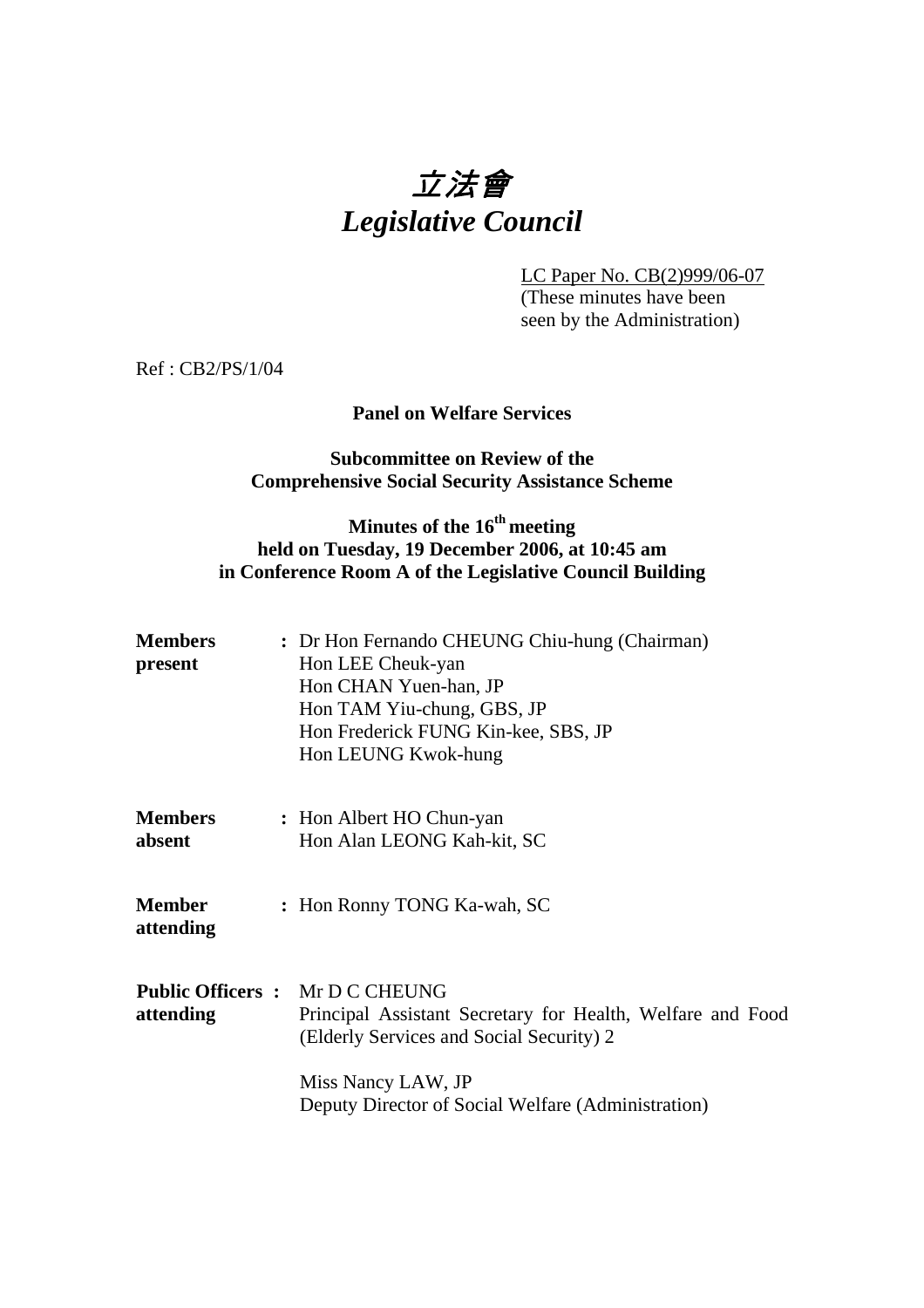|                                     |                | $2 -$                                                                                                      |
|-------------------------------------|----------------|------------------------------------------------------------------------------------------------------------|
|                                     |                | Mr CHENG Chok-man<br>Chief Social Security Officer (Social Security) 1<br><b>Social Welfare Department</b> |
|                                     |                | Mr NG Wai-kuen<br>Chief Social Security Officer (Social Security) 2<br>Social Welfare Department           |
|                                     |                | Mr Kenneth NG Wing-cheung<br>Senior Statistician (Social Welfare)<br><b>Social Welfare Department</b>      |
| <b>Deputations</b><br>by invitation | $\ddot{\cdot}$ | <b>Society for Community Organization</b>                                                                  |
|                                     |                | Mr NG Wai-tung<br><b>Community Organizer</b>                                                               |
|                                     |                | Mr CHAN Bin-wing<br>Representative of singleton                                                            |
|                                     |                | <u>The Boys' and Girls' Clubs Association of Hong Kong</u>                                                 |
|                                     |                | Mr WONG Kwai-yau<br>Supervisor                                                                             |
|                                     |                | <u>The Hong Kong Council of Social Service</u>                                                             |
|                                     |                | Dr WONG Hung                                                                                               |
|                                     |                | <b>Concerning CSSA Review Alliance Action Group</b>                                                        |
|                                     |                | Mr AU YEUNG Tat-chor<br>Member                                                                             |
|                                     |                | <b>Christian Action</b>                                                                                    |
|                                     |                | Mr Sam KWONG<br><b>Assistant Director</b>                                                                  |
|                                     |                |                                                                                                            |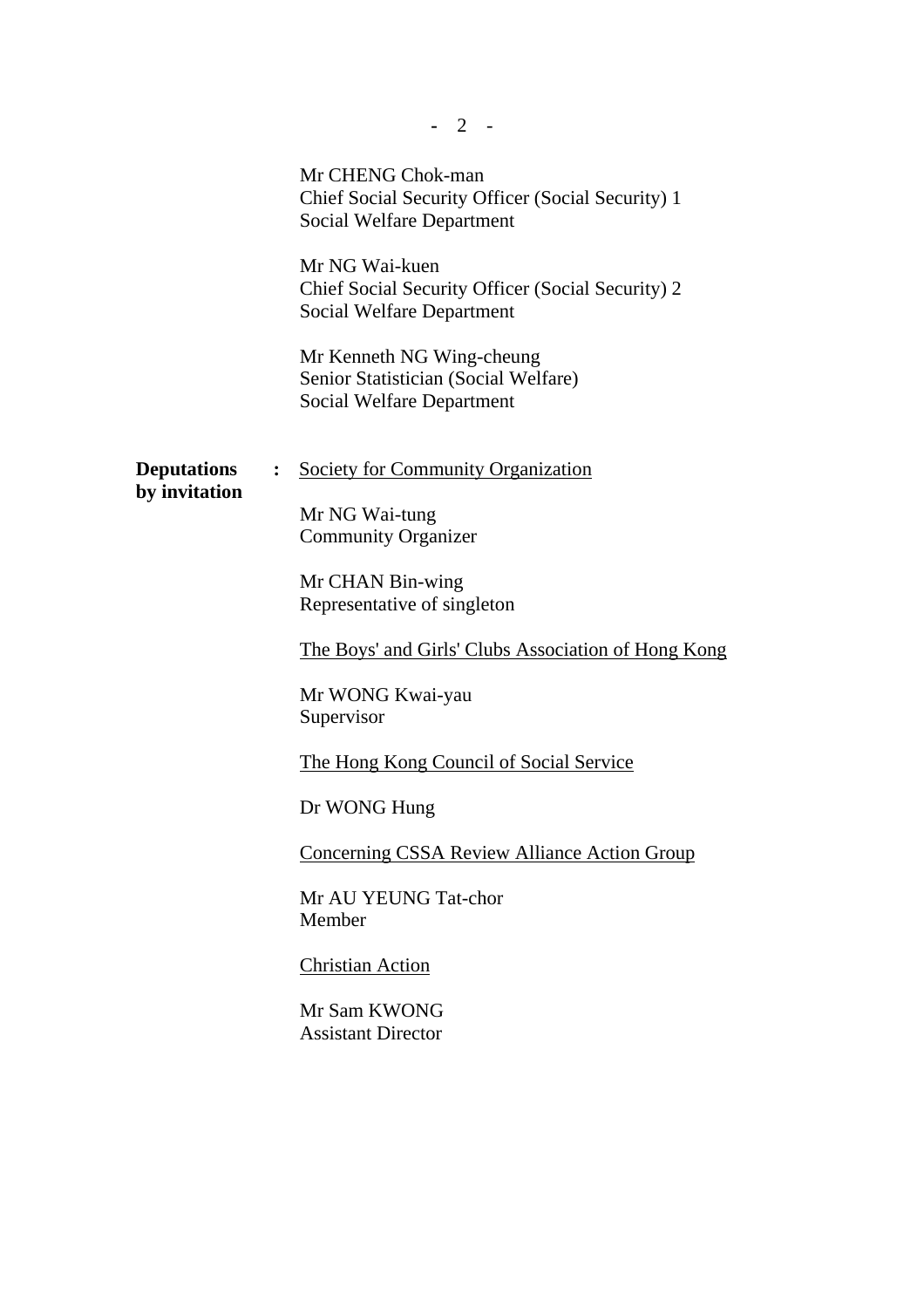**-** 3 -

## The Chinese Grey Power

Mr NG Kin-wing Commitment Organizer

Ms FUNG Yung Member

Concerning Group for Women Poverty

Ms HUI Yi-lai Member

Ms HO Foei-lin Member

Hong Kong Christian Institute

Mr FAN Lap-hin Project Secretary

Hong Kong Association for the Survivors of Women Abuse (Kwan Fook)

Ms LIU Ngan-fung Chairman

Ms CHEN Lan Member

New Women Arrivals League

Ms YEUNG Mei Member

- **Clerk in : Miss Betty MA attendance** Chief Council Secretary (2) 4
- **Staff in :** Miss Josephine SO **attendance** Council Secretary (2) 1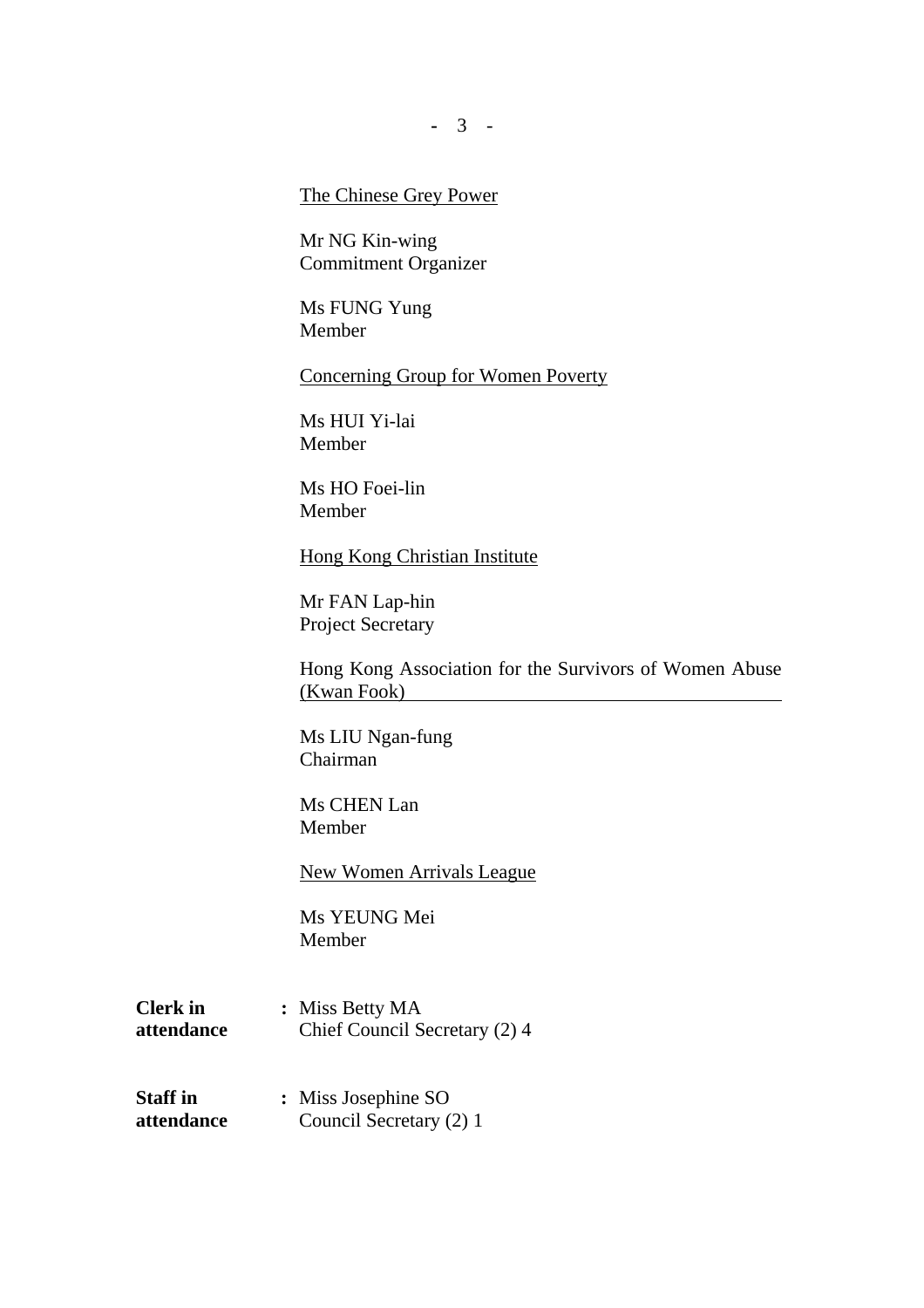**-** 4 -

 Miss Maggie CHIU Legislative Assistant (2) 4

#### Action

## **I. Election of Chairman**

 Dr Fernando CHEUNG, Chairman of the Subcommittee in office, presided at the meeting. He sought members' views on the need for re-election of the Chairman of the Subcommittee for the 2006-2007 session.

2. Members agreed that re-election of the Chairman was not required and Dr Fernando CHEUNG would continue to be the Chairman of the Subcommittee for the 2006-2007 session. Members also agreed that election of a deputy chairman of the Subcommittee was not required.

**II. Review of the standard payment rates under the Comprehensive Social Security Assistance Scheme and the Social Security Allowance Scheme**  (LC Paper Nos. CB(2)2381/05-06(01), CB(2)643/06-07(01) to (08), CB(2)685/06-07(01) and CB(2)705/06-07(01) to (02))

3. The Chairman advised that the Finance Committee (FC) had, at its meeting on 15 December 2006, approved the Administration's proposal to increase the standard payment rates under the Comprehensive Social Security Assistance (CSSA) Scheme and the Disability Allowance (DA) under the Social Security Allowance (SSA) Scheme. Although Members had no objection to the funding application, there was grave concern about the adequacy of the standard payment rates to meet the basic needs of the CSSA recipients.

4. At the invitation of the Chairman, Principal Assistant Secretary for Health, Welfare and Food (Elderly Services and Social Security) 2 (PAS/HWF(ES&SS)2) introduced the Administration's paper (LC Paper No. CB(2)643/06-07(01)) and highlighted the following salient points -

(a) as part of the CSSA payments, different standard rates for broad categories of recipients were made to meet their normal day-to-day basic needs. Apart from standard rates, a wide range of special grants and supplements, such as single parent supplement and community living supplement, were payable to meet the special needs of different categories of recipients on an individual basis;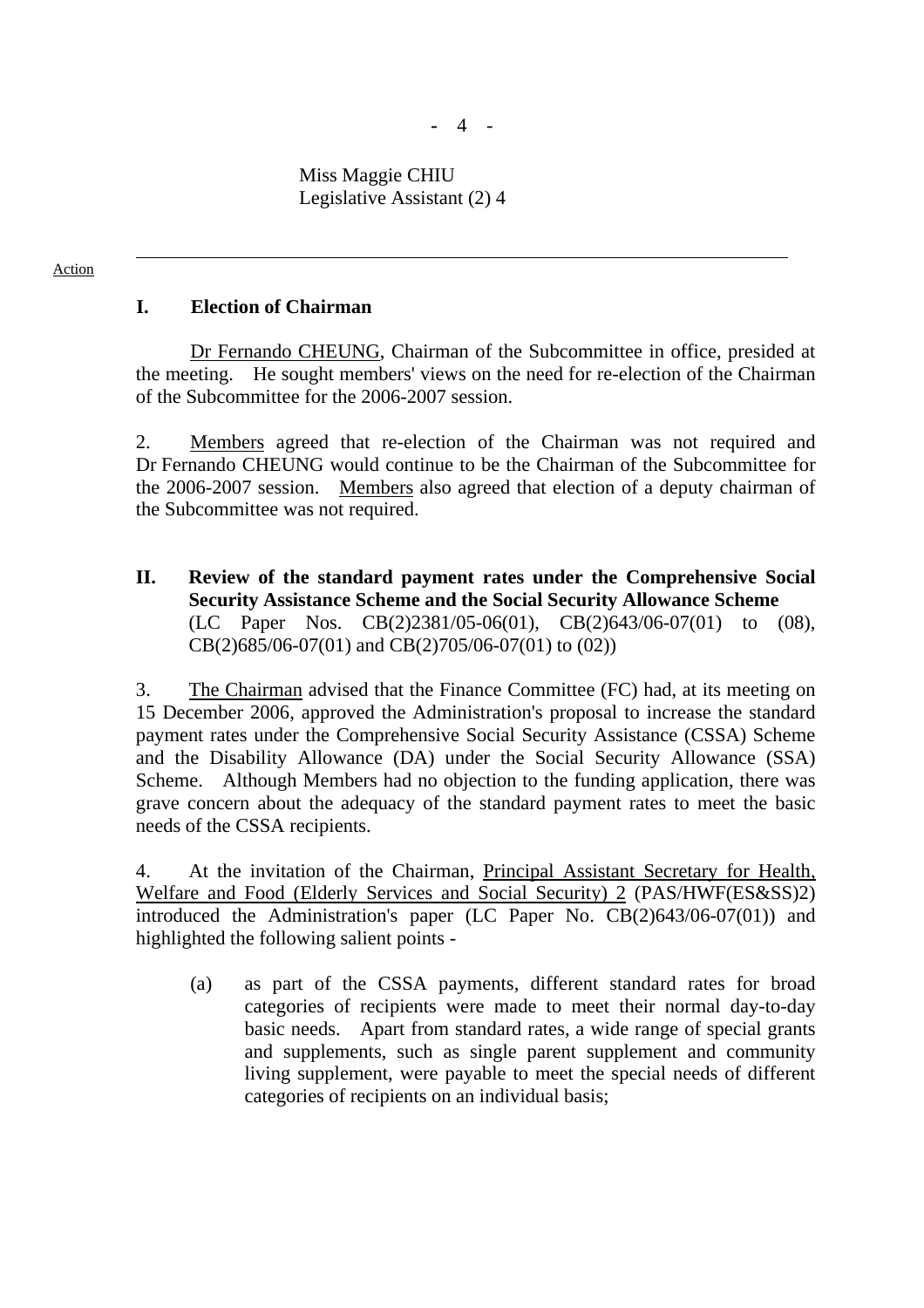- (b) the Social Welfare Department (SWD) would assess the needs of individual recipients to determine the amount of financial assistance payable to them;
- (c) during the period between November 2005 and October 2006, the average monthly CSSA payments for households comprising four or five eligible members were \$9,263 and \$10,995 respectively. The Administration considered the monthly allowance adequate for CSSA recipients to meet their day-to-day basic needs; and
- (d) FC had, at its meeting on 15 December 2006, approved the Administration's proposal to increase, with effect from 1 February 2007, by 1.2% the standard payment rates under the CSSA Scheme and DA under the SSA Scheme, in accordance with the established adjustment mechanism and taking into account the movement in the Social Security Assistance Index of Price (SSAIP) for the past 12 months ending in October 2006.

5. The Chairman invited deputations to give their views on the matter. The views of the deputations are summarised below.

Views of deputations

*Society for Community Organization (LC Paper No. CB(2)643/06-07(03))* 

6. Mr NG Wai-tung said that more than one million people in Hong Kong were living in poverty. He expressed concern on how the Administration would assist those low-income workers who were not on CSSA. The Administration should also provide a safety net to protect the basic livelihood of the low-income workers, for example, in the form of medical or rental subsidies.

7. Mr CHAN Bin-wing pointed out the following problems faced by singleton persons living on CSSA –

- (a) the current CSSA standard rates could merely meet the basic needs of recipients as a significant part of their CSSA payments was spent on food items. This left them very little to spend on other basic items, such as clothing, footwear, eye glasses and dentures; and
- (b) the CSSA payable to an able-bodied adult aged below 60 was only \$1,610 per month. This category of CSSA recipients would have difficulty in seeking employment even if they hoped to get a job in the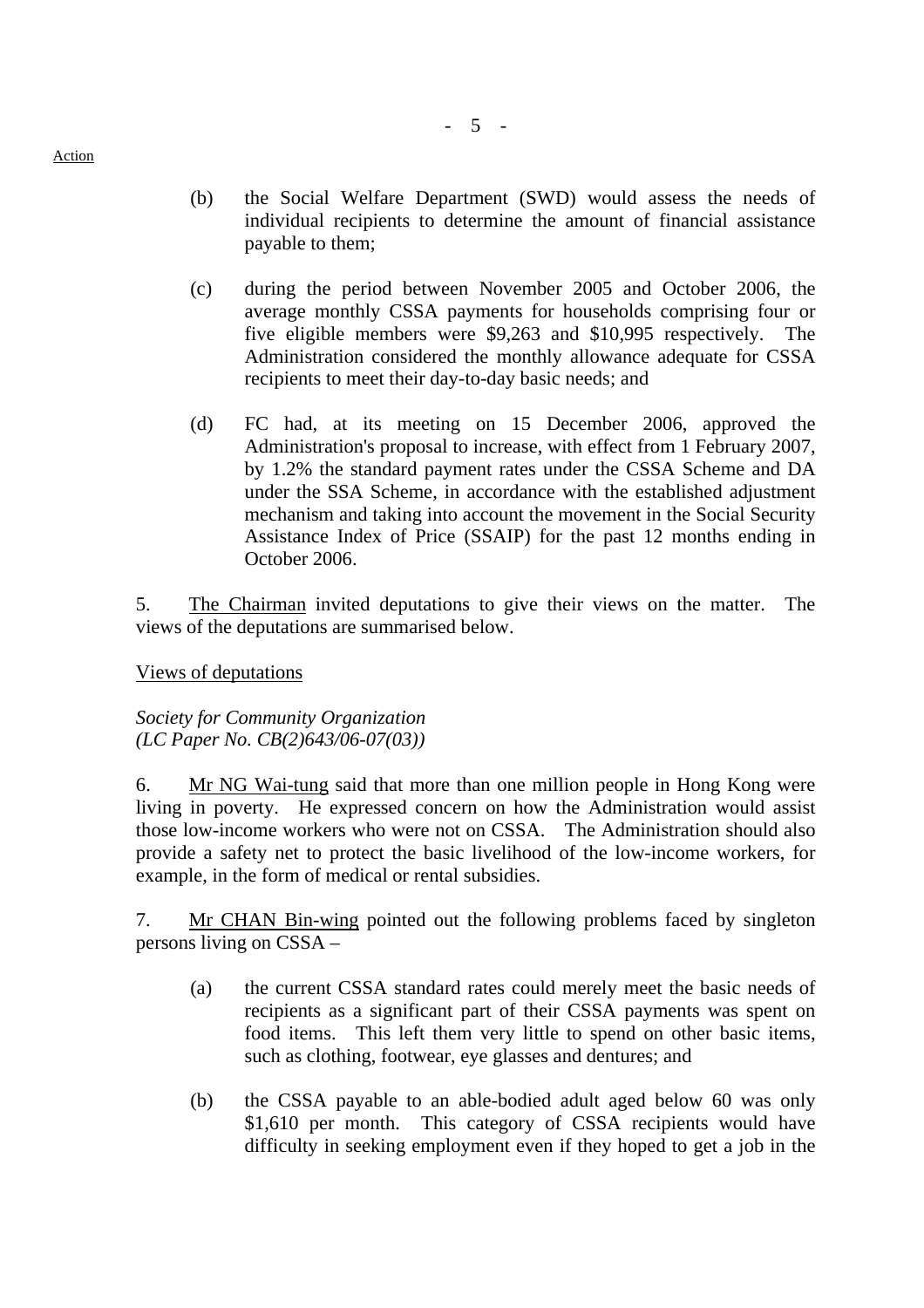market. Since their CSSA payments were very meager, it was difficult for them to save money for clothing required and transport expenses incurred for attending job interviews.

## *The Boys' and Girls' Clubs Association of Hong Kong (LC Paper No. CB(2)643/06-07(04))*

8. Mr WONG Kwai-yau presented the views of the Association as detailed in its submission. The major views of the Association were as follows -

- (a) the inadequacy of the CSSA payments for children had hampered the development of children as shown by the findings of a study on needy children commissioned by the Association in 2004;
- (b) it was noteworthy that expenses for school-related items, such as textbooks, had risen in the past few years at a far higher level than the inflationary movements in SSAIP. There was a need to review the CSSA standard rates for children, and formulate a separate formula for calculating the levels of CSSA payments for children;
- (c) the Administration should aim at helping those living on CSSA move towards self-reliance and encourage asset-building for the future; and
- (d) objective criteria were necessary for adjusting the standard payment rates under the CSSA and SSA Schemes. The Administration should give due regard to the findings of the basic needs study conducted by the Hong Kong Council of Social Service (HKCSS).

*The Chinese Grey Power (LC Paper No. CB(2)643/06-07(06))* 

9. Ms FUNG Yung, a 93-year-old CSSA recipient, said that she had to cut down on expenses on food items in order to save money for medical consultation and treatment. She urged the Government to establish a retirement protection scheme for all elderly in Hong Kong. Referring to the findings of a study conducted by the Chinese Grey Power on the expenditure pattern of the elderly as set out in its submission, Mr NG Kin-wing held the view that the Administration should review whether the existing CSSA standard rates were adequate to enable all needy elderly in Hong Kong to maintain a basic standard of living.

*Concerning CSSA Review Alliance Action Group (LC Paper No. CB(2)643/06-07(05))* 

10. Mr AU YEUNG Tat-chor presented the views of the Concerning CSSA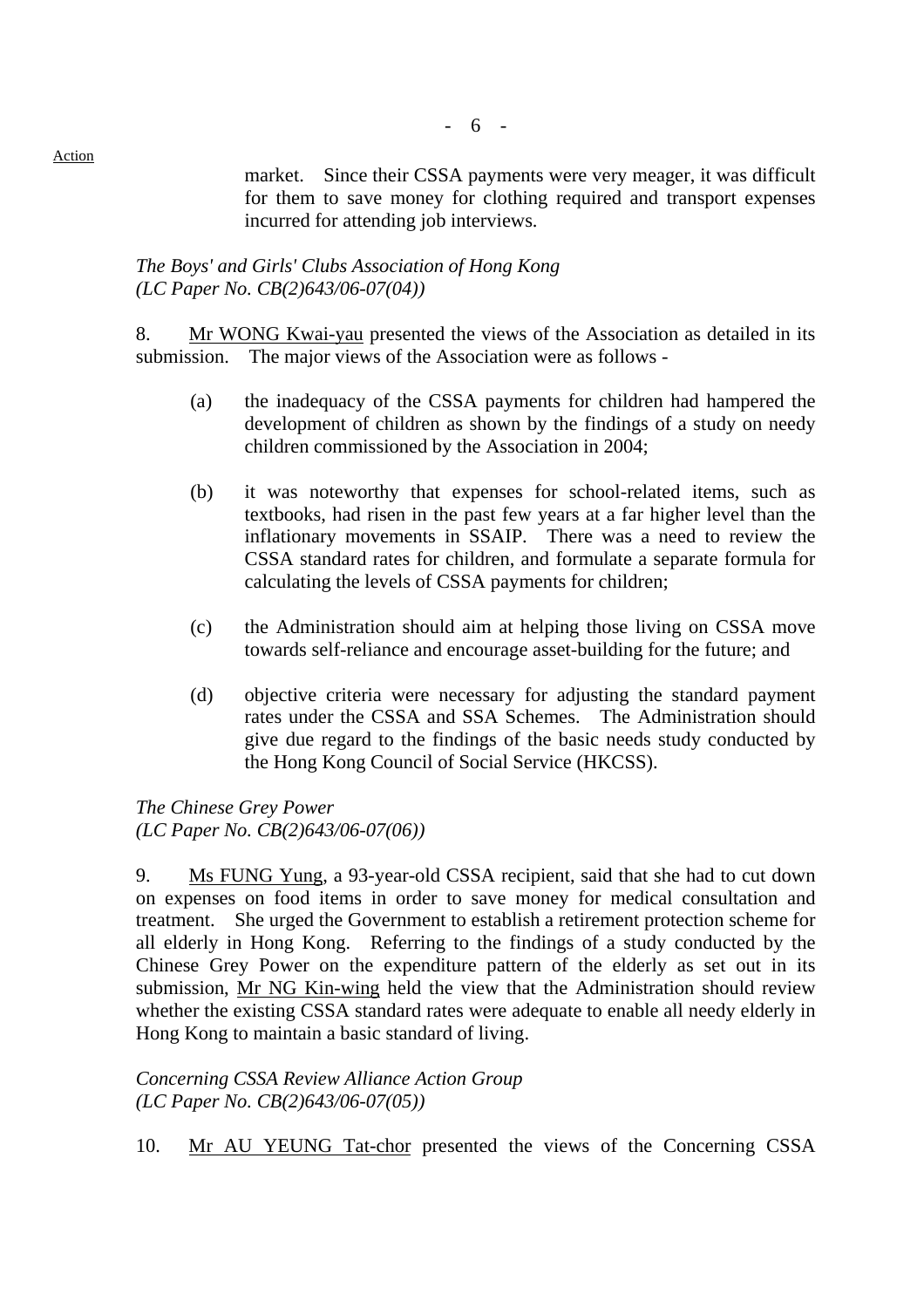Review Alliance Action Group as detailed in its submission. He said that pursuant to the downward adjustment of the standard rates based on the decline in SSAIP in the past eight years, the provision of standard payment rates under the CSSA and SSA Schemes could no longer provide a safety net of last resort for the financially vulnerable, for example, children, the disabled and the chronically ill. Against this background, the Action Group made the following suggestions -

- (a) the Administration should restore the CSSA and SSA standard payment rates to the 2003 level;
- (b) the Administration should resume the provision of long-term supplement for able-bodied CSSA recipients abolished in 1999;
- (c) the Administration should conduct expeditiously a comprehensive review of the CSSA Scheme using the basic needs approach, with a view to formulating an adjustment mechanism that could reflect closely the economic conditions and the actual needs of different categories of recipients; and
- (d) the Administration should make public the adjustment mechanism for each type of special grants under the CSSA Scheme.

## *Christian Action*

11. Mr Sam KWONG said that as a result of the tightening of the residence requirement for applying for CSSA from one year to seven years in 2004, a large number of new arrivals had become ineligible for CSSA. Citing two cases as examples, Mr KWONG criticised the arrangements relating to the seven-year residence requirement under the CSSA Scheme and the exercise of discretion by the Director of Social Welfare to waive the residence requirement, as well as the lack of coordination among different services/operational units of SWD and the inadequate assistance and supporting services available to the new arrivals. The Christian Action urged the Administration to review the seven-year residence rule and SWD to publicise the relevant procedures for applying for waiver of the residence requirement.

*The Hong Kong Council of Social Service (LC Paper No. CB(2)705/06-07(01))* 

12. Dr WONG Hung presented the views of HKCSS as detailed in its submission. The major views of HKCSS are summarised as follows -

(a) the Administration should conduct a comprehensive review of the CSSA standard payment rates, having regard to the fact that the last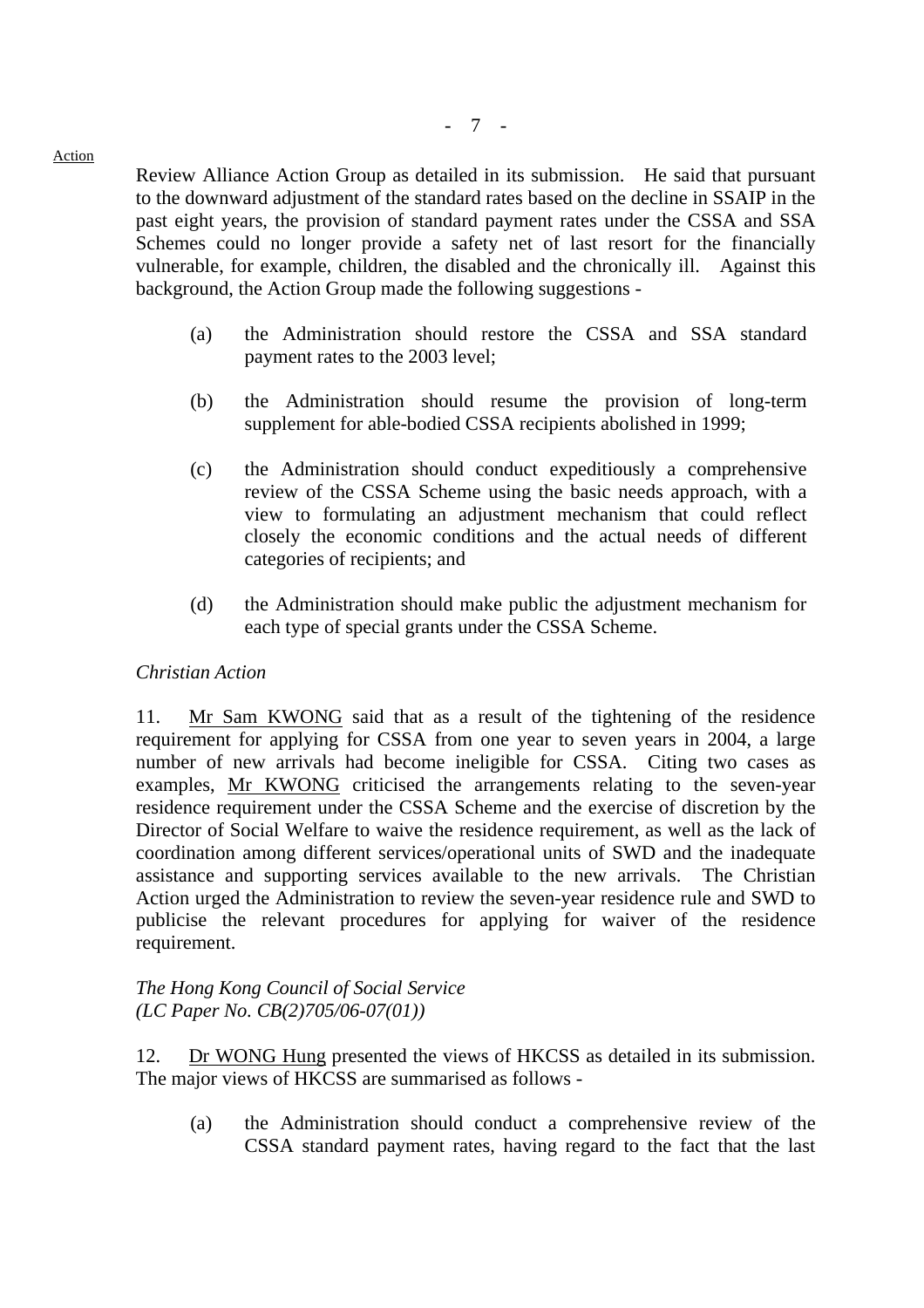comprehensive review was conducted in 1996 and the expenditure pattern of different categories of CSSA recipients had changed over time. The review should address the issue of whether the payment rates were pitched at levels adequate to meet the basic and essential needs of the recipients;

- (b) the downward adjustment of CSSA standard rates for households comprising three and more than three able-bodied adults/children by 10% and 20% in 1999 was unreasonable. The adjustment mechanism whereby the standard CSSA and SSA payment rates were adjusted according to the movements of SSAIP was at variance with the basic needs approach adopted in the 1996 CSSA review; and
- (c) the special grant to cover school-related expenses under the CSSA Scheme should be incorporated into the respective standard payment rates for children recipients. The Administration should also review the items of goods and services to be covered by different types of special grants.

## *Concerning Group for Women Poverty (LC Paper No. CB(2)643/06-07(07))*

13. Ms HUI Yi-lai introduced the Concerning Group for Women Poverty's submission and took the view that the prevailing CSSA standard rates failed to meet the basic needs of the recipients, particularly after the downward adjustment of the rates by 11.1% in 2003. The Concerning Group for Women Poverty strongly requested that -

- (a) the Administration should resume the provision of long-term supplement;
- (b) the standard payment rates under the CSSA Scheme should be restored to the 2003 level; and
- (c) a comprehensive review should be conducted on the basic needs of different categories of CSSA recipients.

*Hong Kong Christian Institute (LC Paper No. CB(2)643/06-07(08))* 

14. Mr FAN Lap-hin presented the views of the Hong Kong Christian Institute as detailed in its submission. The major views are summarised as follows -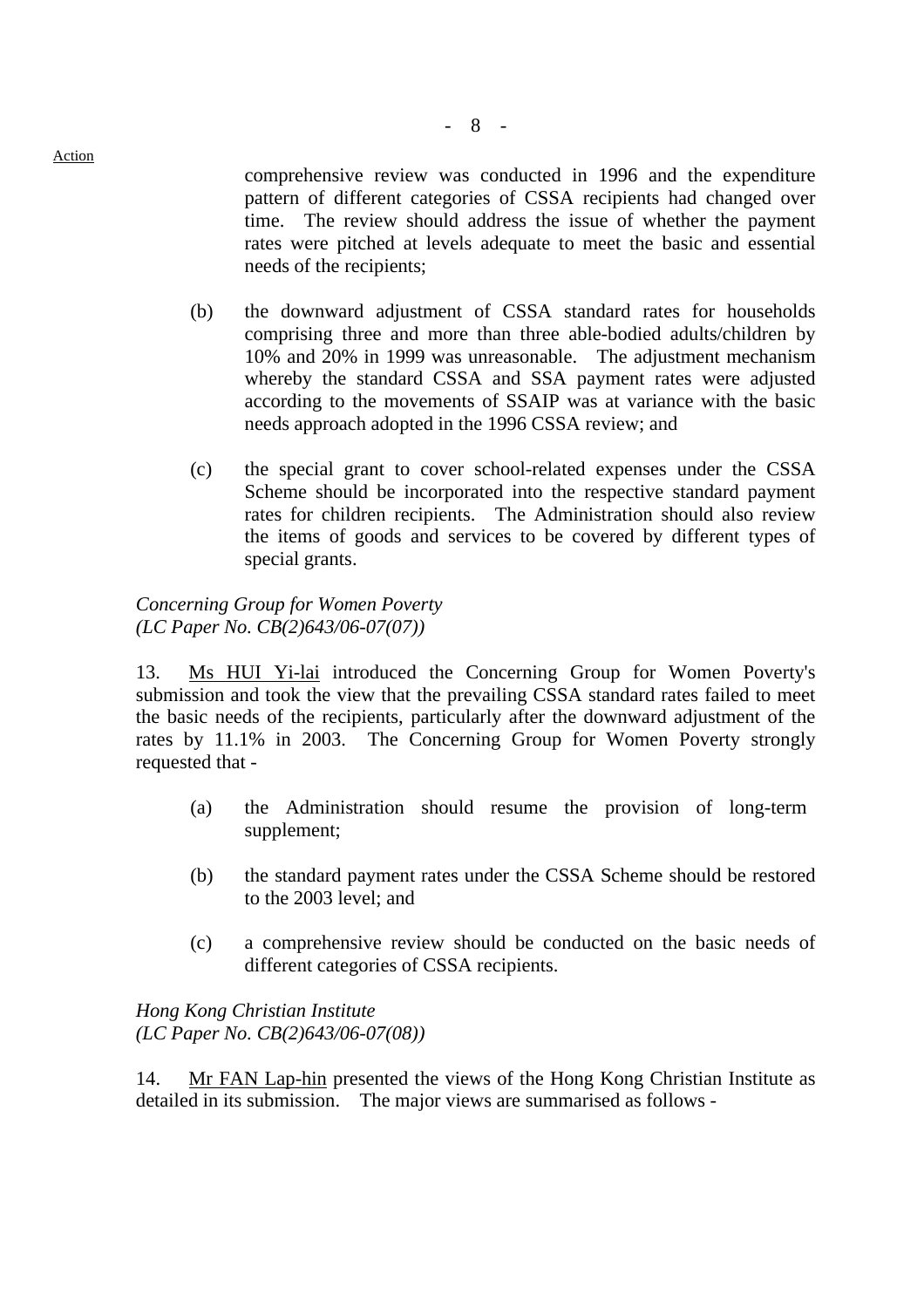(a) the downward adjustment of the standard rates and special grants under the CSSA Scheme in 1999 and 2003 due to the economic downturn had caused significant financial hardship on CSSA recipients, and had further widened the gap between the rich and the poor;

- 9 -

- (b) the recent increase of 1.2% to the standard rates under the CSSA Scheme and DA under the SSA Scheme was too meagre at a time of strong economic recovery which featured a return of inflation. The pressure on prices of food items imported from the Mainland was particularly high given the recent appreciation of Renminbi exchange rate; and
- (c) given (a) and (b) above, the Administration should conduct a comprehensive review of the CSSA Scheme. It should collect up-to-date information on the expenditure pattern of CSSA households to ascertain whether the CSSA standard rates could meet the basic needs of recipients.

## *Hong Kong Association for the Survivors of Women Abuse (Kwan Fook) (LC Paper No. CB(2)685/06-07(01))*

15. Ms CHEN Lan said that special grants currently provided for CSSA children recipients were inadequate to cover school-related expenses. Hence, many parents had to cut down on their expenses on other items covered by the standard payment rates to save up for school-related expenses. Ms CHEN considered that there to be a pressing need for increasing the amount of special grants for children, as the inadequate CSSA payments for children had hampered their development.

# *New Women Arrivals League*

16. Ms YEUNG Mei shared the view that the Administration should review the standard rates for CSSA households comprising three and more than three able-bodied adults/children, since the standard rates for these households were inadequate for them to maintain a reasonable living standard. She also requested the provision of supplements for the acquisition of computer equipment and payment of internet and telephone services as these were essential items for most families nowadays.

# Other submissions received

17. Members noted that the following organisations had provided written submissions, but had not sent representatives to the meeting -

Action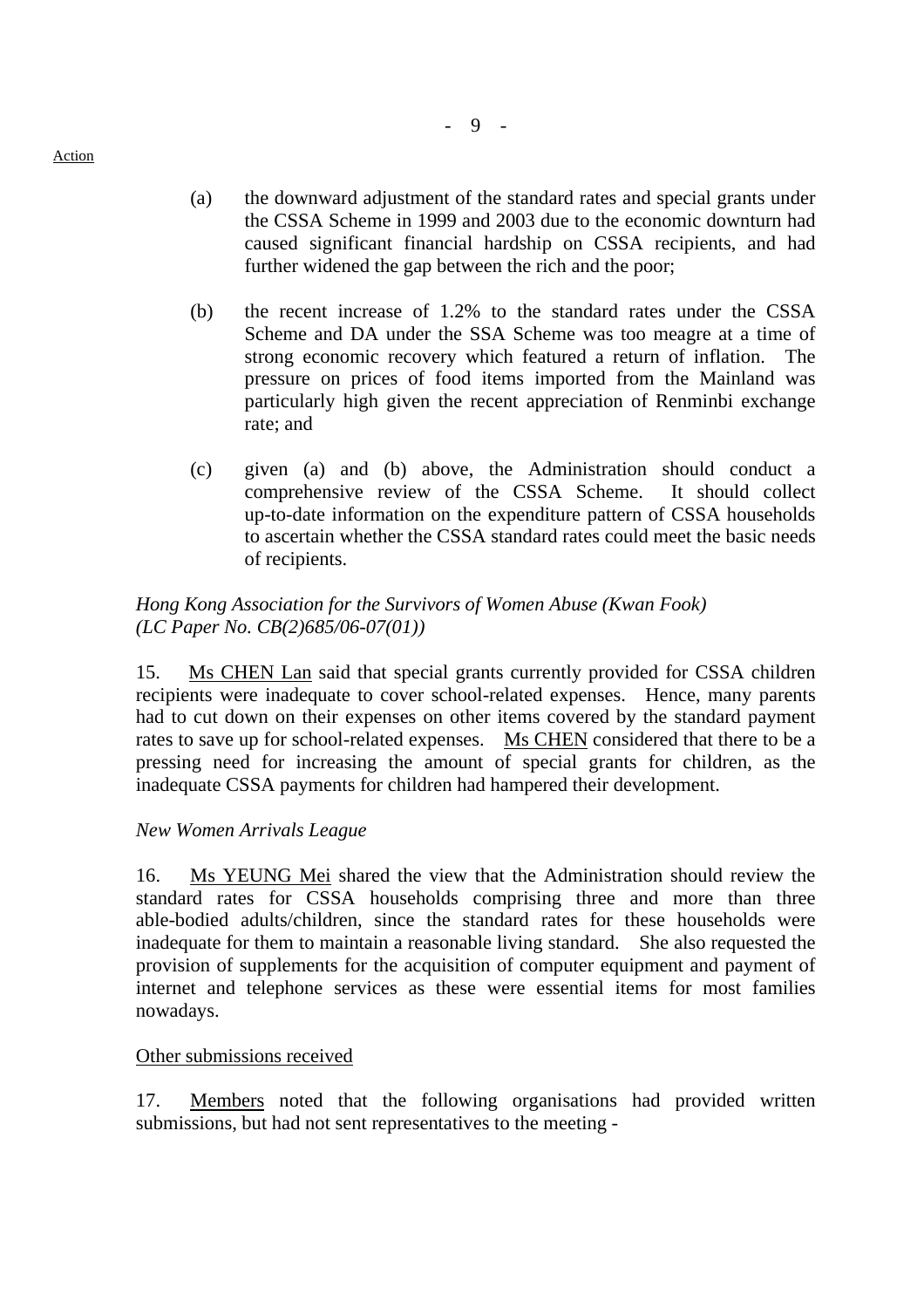$-10 -$ 

- (a) The Against Elderly Abuse of Hong Kong (LC Paper No. CB(2)643/06-07(02)); and
- (b) Hong Kong Association for Parents of Persons with Physical Disabilities (LC Paper No. CB(2)705/06-07(02)).

## Discussion

18. PAS/HWF(ES&SS)2 gave the following response to the views expressed by the deputations –

- (a) the amount of assistance under the CSSA Scheme was determined by the monthly income and needs of a family. While there was difference in the amount of assistance payable to different needy families, the current average monthly CSSA payments for four-member and five-member households were \$9,263 and \$10,995 respectively;
- (b) the Administration was committed to meeting the needs of children at different development stages and ensuring that they were adequately cared for. An extensive network of Integrated Family Service Centres over the territory was providing children with a range of support services. With regard to education, children in Hong Kong enjoyed nine-year free education. The Education and Manpower Bureau had also earmarked a recurrent provision of \$75 million per annum for schools to provide school-based after-school learning and other support programmes for needy students. To support the participation of needy students in extra-curricular activities, the Hong Kong Jockey Club Charities Trust had set up a Life-wide Learning Fund with a sum of about \$140 million in 2002 for a period of five years;
- (c) all CSSA recipients could receive free medical service at public clinics and hospitals; and
- (d) the existing CSSA payment rates and grants were subject to regular review and adjustment. Different types of special grants were provided to meet the special needs of CSSA recipients. For example, the housing and related grants covered assistance for electricity/gas deposits, domestic removal and emergency alarm system for elderly recipients, and school grants and meal allowance were provided for students.

19. Mr LEE Cheuk-yan shared the views of deputations that the proposed increase by 1.2% of the standard payment rates under the CSSA and SSA Schemes was too meagre given the economic recovery and the improving Government reserve. In his

Action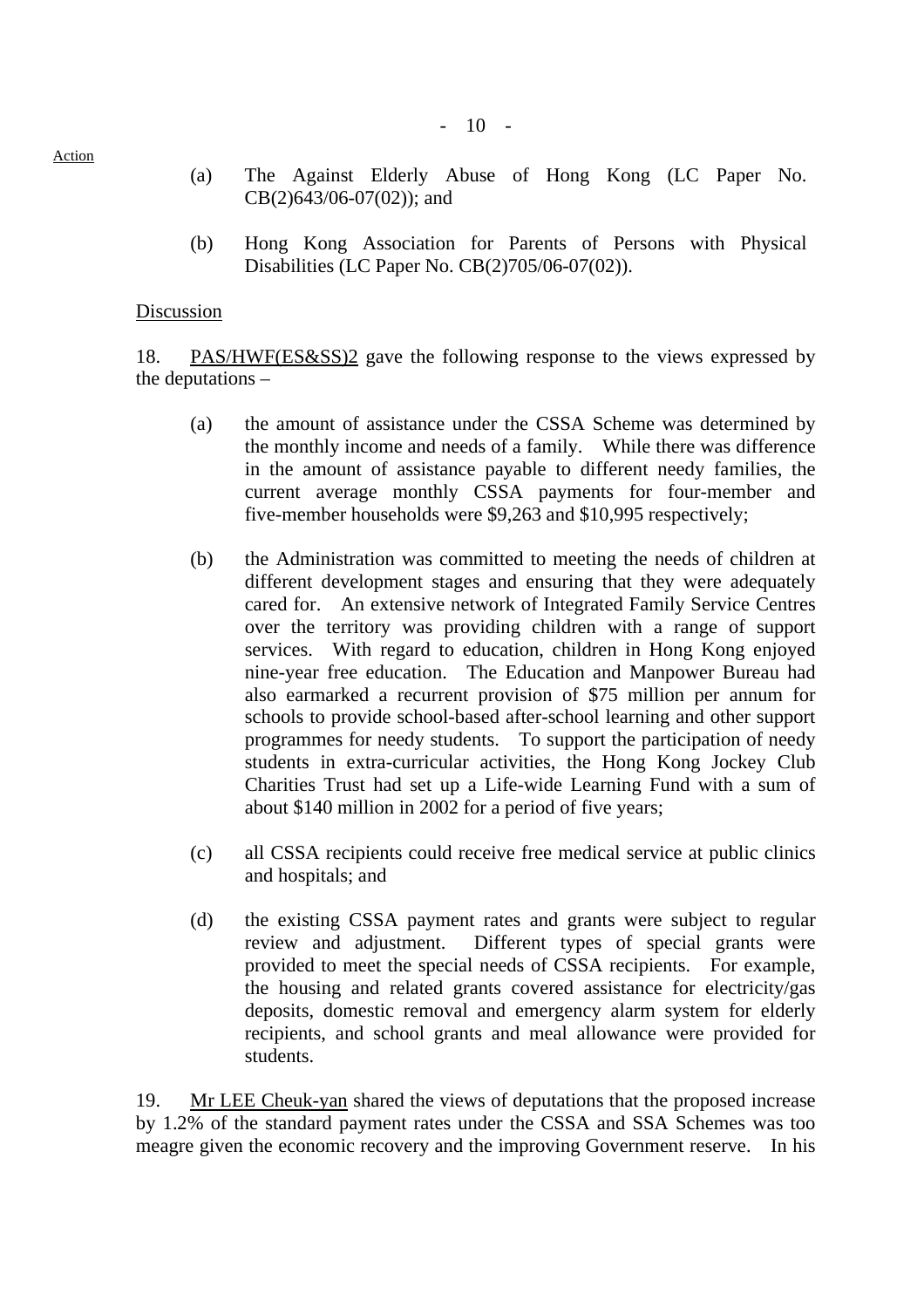view, the Administration should conduct a comprehensive study on the CSSA recipients' basic needs since the last review was carried out in 1996 and the expenditure pattern of CSSA households had changed over time. Referring to the Administration's paper on the Social Security Assistance Index of Prices (LC Paper No. CB(2)2945/05-06(01)), Mr LEE doubted the methodology for the compilation of SSAIP since 33% of the total expenditure on all goods and services consumed by CSSA recipients were not covered by the SSAIP. Although such expenditure were met by the CSSA special grants or provided free by the Government, the adjustment mechanism for each type of special grant had not been spelt out. Mr LEE held the view that the items of goods and services included in SSAIP should be reviewed, and consideration should be given to updating the expenditure pattern of CSSA households on essential items such as medical supplies, reference books and stationery and internet service charges.

20. In response, Senior Statistician (Social Welfare) and Deputy Director of Social Welfare (Administration) (DDSW(A)) made the following points -

- (a) the CSSA standard rates for different categories of recipients were meant to meet the normal day-to-day basic needs of CSSA recipients. As revealed in the 2004-2005 Household Expenditure Survey (HES) on CSSA Households, the CSSA standard rates covered some 67% of all goods and services consumed by CSSA recipients. For the remaining items not covered by the CSSA standard rates (about 33%), they were covered by special grants or provided free by the Government;
- (b) the CSSA standard rates were reviewed annually, taking into account price changes with reference to the movement of SSAIP compiled specially by the Census and Statistics Department. In addition to the regular monitoring on the changes of SSAIP, the SSAIP weighting system that reflects the actual expenditure pattern of CSSA recipients was updated every five years on the basis of the findings of the HES on CSSA Households;
- (c) in the 2004-2005 HES on CSSA Households conducted between October 2004 and September 2005, a key finding was that when compared with the 1999-2000 based SSAIP, the weights of the 2004-2005 based SSAIP remained fairly stable. Hence, the Administration had followed the established review mechanism and proposed an annual adjustment of the CSSA standard payment rates and DA by 1.2% in accordance with the movement of the SSAIP. The Administration had no plan to conduct a review of the adequacy of the CSSA standard rates at the moment;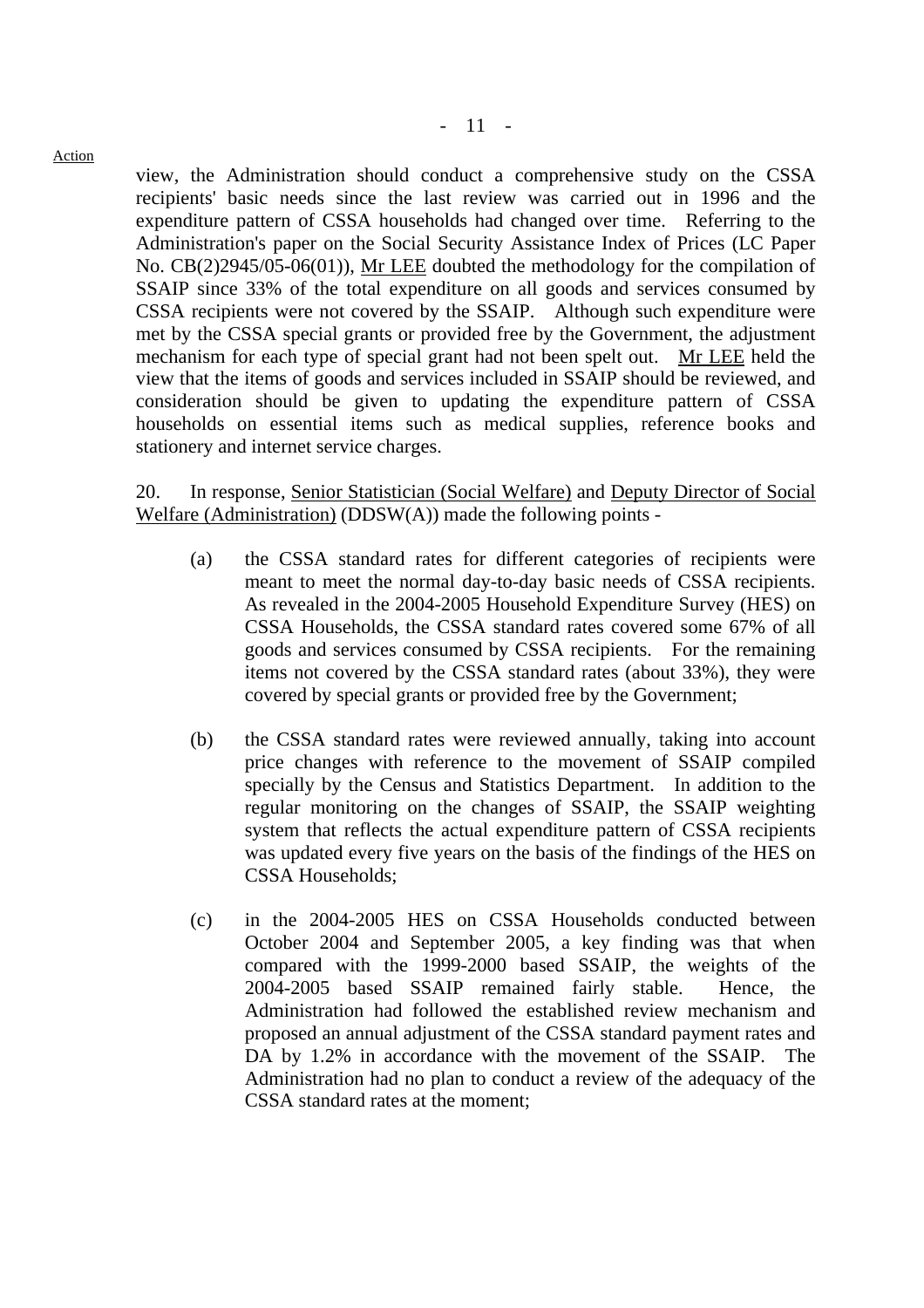- (d) there was an established adjustment mechanism for each type of special grants under the CSSA Scheme. The basis and timing of revision of CSSA special grants were set out in the information paper provided by the Administration to the Subcommittee in August 2006 (LC Paper No. CB(2)2381/05-06(01)); and
- (e) given that the provision of assistance under the CSSA Scheme involved public money and the fact that the Scheme was a safety net of last resort for those who could not support themselves financially, the recipients were expected to spend the money in a prudent manner. When comparing the average monthly CSSA payments with the average monthly expenditure of the non-CSSA households in the lowest 25% expenditure group of the same household size, the average monthly CSSA payments were consistently higher than the latter. Furthermore, as CSSA was a cash assistance, the recipients could choose to spend the money on goods and services based on their personal preference.

21. Mr LEE Cheuk-yan expressed disappointment at the Administration comparing the average monthly CSSA payments with the income of the low-income population, and suggesting that the recipients could live on the meagre CSSA payments by using the allowances "flexibly". In the past, the CSSA recipients might use their standard payments to cover shortfall in special grants. However, this could no longer be done because the CSSA standard payments could barely support the recipients' basic livelihood. Echoing Mr LEE's view, Ms CHEN Lan of Hong Kong Association for the Survivors of Women Abuse (Kwan Fook) added that applications for special grants were subject to a lot of restrictions.

22. Miss CHAN Yuen-han shared the views of deputations that the CSSA payments were inadequate to cover the day-to-day expenses of CSSA families, in particular the expenses on school-related items, medical treatment and internet service. She supported the proposal that the Administration should make reference to the findings of the basic needs study conducted by HKCSS and conduct a comprehensive review of the CSSA Scheme. In her view, the Administration should first understand the needs of CSSA recipients and keep an open mind on the examination of items of goods and services that should be incorporated into the SSAIP basket and the basis for adjusting the standard rates for all categories of CSSA payments.

# 23. PAS/HWF(ES&SS)2 reiterated that -

(a) as far as medical services were concerned, the Hospital Authority and some NGOs jointly offered Chinese medicine consultation and medication at a reasonable fee level. Free Chinese medicine services were provided for CSSA recipients at public Chinese Medicine Clinics;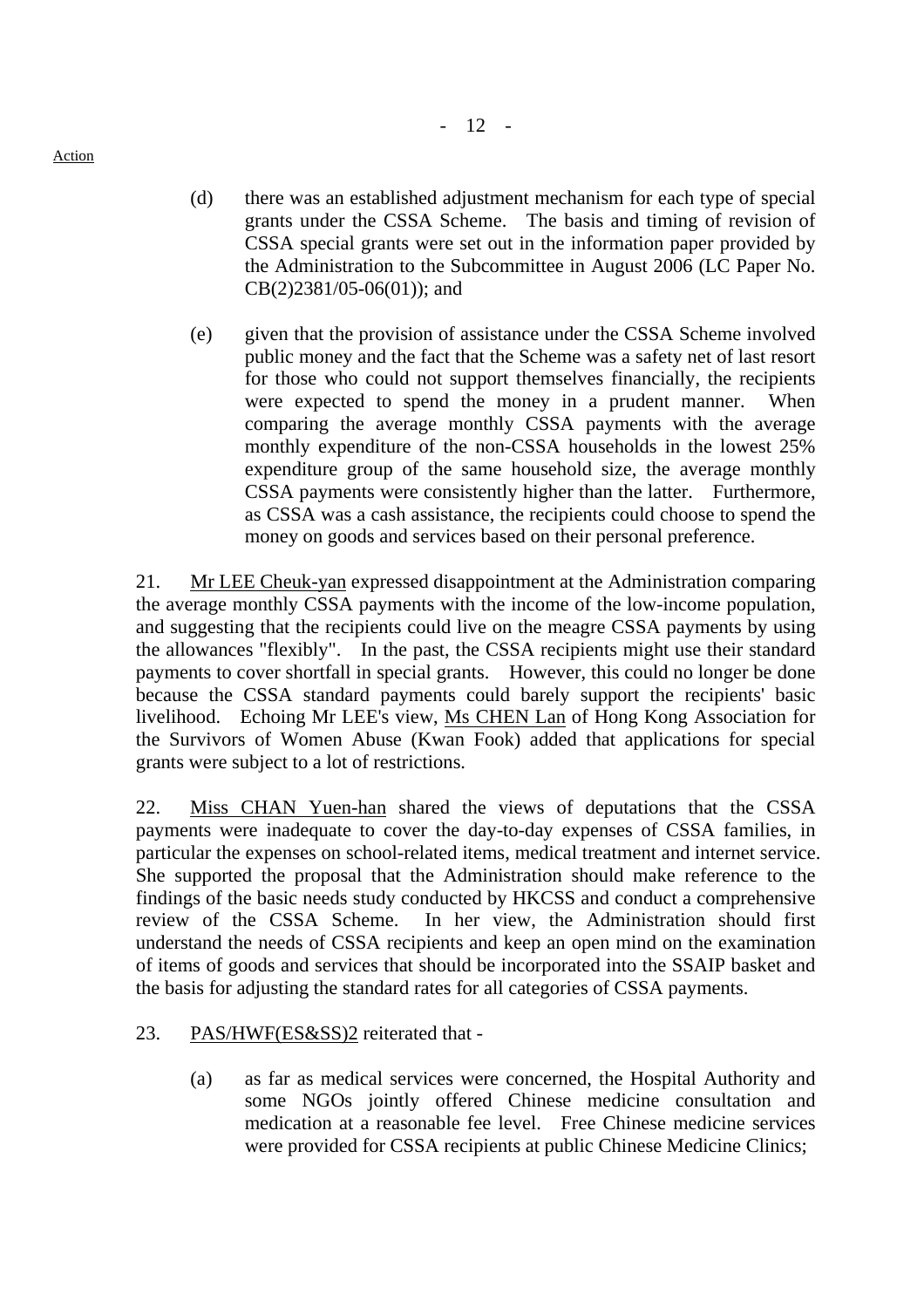- (b) many schools and public libraries provided computers with internet access for free use by their students and the public respectively. According to the findings of the 2004-2005 HES on CSSA Households, many CSSA households could meet the expenses on internet and telephone charges within the CSSA standard rates; and
- (c) the special grants for needy students to cover school-related expenses were set at \$3,810 for Secondary 1 to 3 students and \$2,505 for Primary 1 to 6 students. The grants were normally paid before the commencement of the school year. Additional payments could be considered in case the actual expenses exceeded the grants upon production of relevant receipts.

24. Referring to the basic needs study conducted by HKCSS, DDSW(A) said that the Administration considered that a number of items proposed by HKCSS in its study, such as ritual expenses, should not be included as basic need items of CSSA recipients.

25. Ms LIU Ngan-fung of Hong Kong Association for the Survivors of Women Abuse (Kwan Fook) said that the Administration should demonstrate its commitments in fostering the development of children by reviewing whether the CSSA standard rates and special grants were adequate in meeting the basic needs of the recipients. Citing the meal allowance of about \$6 per meal as an example, the Administration should review regularly and adjust the level of assistance based on market prices.

26. Mr Frederick FUNG supported fully the view that the Administration should conduct a comprehensive review of the CSSA Scheme. He pointed out that although CSSA recipients were provided with free medical service from public clinics and hospitals (including western and Chinese medical consultations and medicine), there were currently only eight public Chinese Medicine Clinics in Hong Kong. In the light of this, Mr FUNG requested the Administration to consider reimbursing CSSA recipients their actual costs incurred for seeking treatment from private Chinese medicine practitioners. Referring to paragraph 11 of the Administration's paper (LC Paper No. CB(2)643/06-07(01)), Mr FUNG said that the comparison of the average CSSA monthly payments and the average CSSA monthly household expenditure was meaningless as it was impossible for CSSA households to spend more than the monthly CSSA. Regarding the New Dawn (ND) Project under the CSSA Scheme whereby single parents/family carers with the youngest child aged between 12 to 14 were required to seek employment, Mr FUNG hoped that the Administration could make reference to overseas experience and consider providing financial incentives to these CSSA recipients so that they would be encouraged, rather than forced, to seek employment.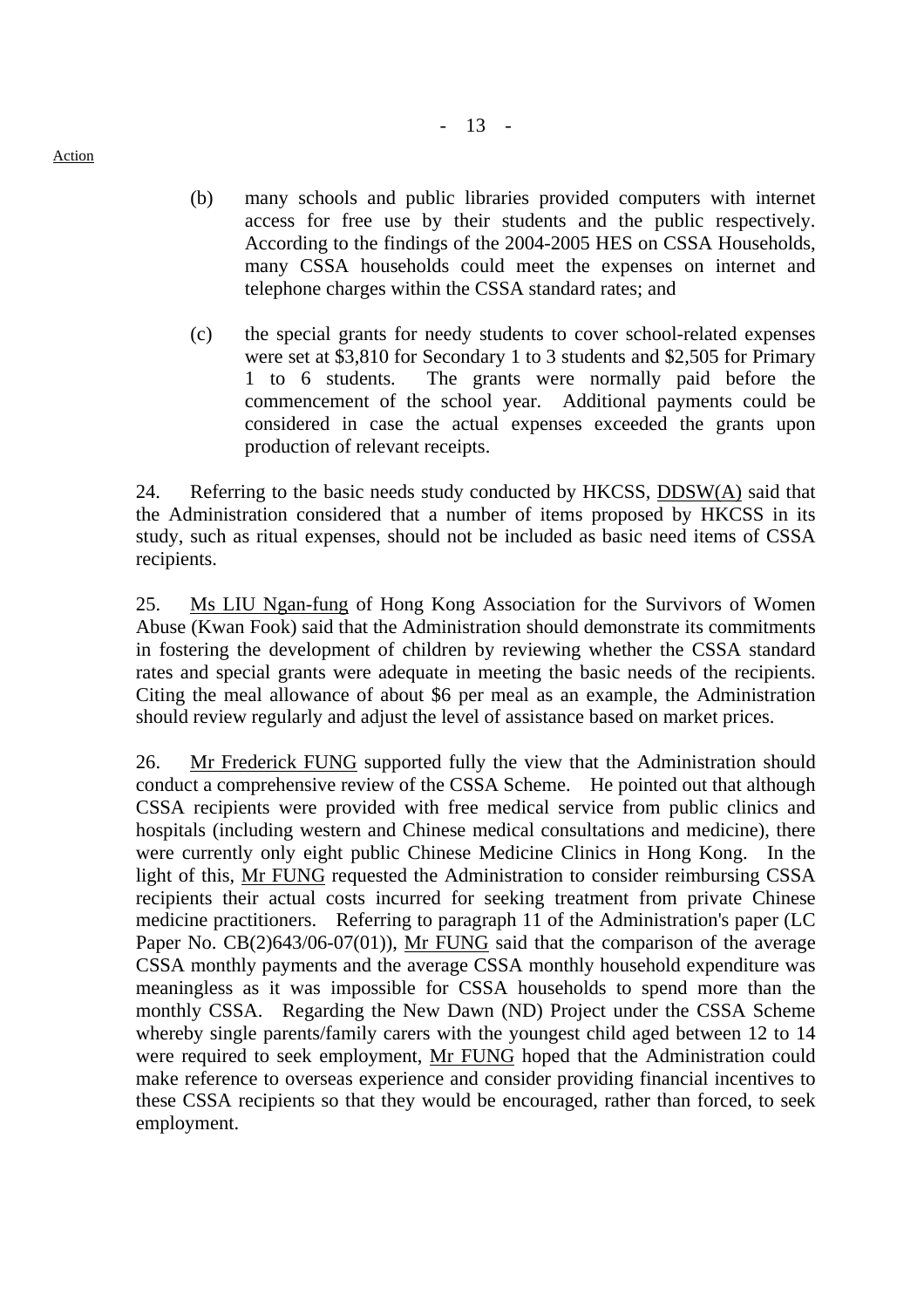- 14 -

- 27. PAS/HWF(ES&SS)2 responded that –
- Admin

Action

- (a) he would convey Mr Frederick FUNG's views on the provision of Chinese medicine service to the department concerned for consideration and follow-up;
- (b) the ND Project aimed to help single parents/family carers on CSSA with the youngest child aged between 12 to 14 to move towards self-reliance. Since the introduction of the project in April 2006, over 1,000 CSSA recipients had found full-time or part-time jobs and were paid on monthly average up to \$2,000. To provide incentives for work, earnings from such employment would be disregarded up to a prescribed level; and
- (c) the comparison of the average CSSA monthly payments and the household expenditure revealed that the current CSSA payments were sufficient to cover the basic needs of recipients. Recipients were allowed to keep the savings gained through exercising flexibility in spending on goods and services.

28. Mr Frederick FUNG said that the Administration should take the opportunity to review the basis for determining the amount of special grants relating to travelling expenses as they were outdated. He pointed out that special grants for travelling expenses for CSSA students were calculated on the actual expenses by the cheapest means of available transport, usually non-air-conditioned buses. He considered it unreasonable to restrict CSSA students recipients to travel by non-air-conditioned buses given that most of the buses running on the roads were air-conditioned.

29. Chief Social Security Officer (Social Security) 1 responded that to uphold the principle of prudent use of public money, travelling expenses to school for CSSA students should normally be calculated by the cheapest means of available transport. However, in the event that air-conditioned buses vastly outnumbered that of non-air-conditioned buses in certain routes making it impracticable for the students to take non-air-conditioned buses, consideration could be given to grant actual expenses for taking air-conditioned buses in the light of the actual situation.

30. Mr Frederick FUNG said that the Administration should take the initiative to obtain information from the bus companies on the proportion of air-conditioned buses vis-à-vis non-air-conditioned buses for different routes. He strongly requested the Administration to review the basis for reimbursing actual travelling expenses incurred by the cheapest means of transport and provide members with the review results.

Admin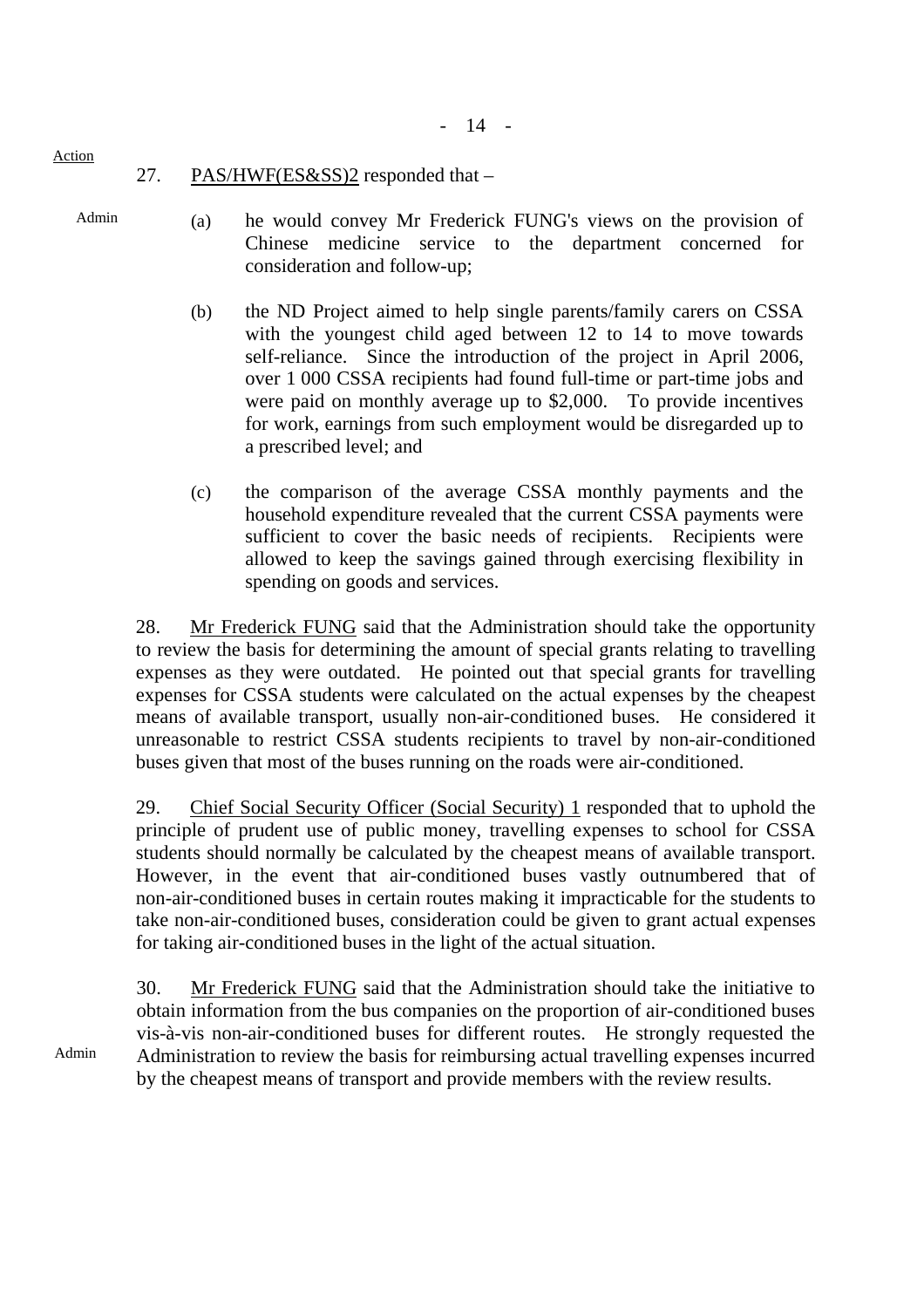$- 15 -$ 

31. As regards the proposal to conduct a comprehensive review of the CSSA Scheme, DDSW(A) reiterated that so far, the annual adjustment mechanism of CSSA standard rates on the basis of the movement in SSAIP and the findings of the HES on CSSA Households worked effectively. As the findings of the 1996 CSSA Review were still applicable to the present-day situation, the Administration did not consider it necessary to conduct a fresh review of the CSSA Scheme.

32. Mr Ronny TONG expressed disappointment that, despite the repeated requests from members and deputations, the Administration refused to conduct a comprehensive review of the basic needs of CSSA recipients and the items of goods and services covered by SSAIP. Mr TONG expressed reservations about the Administration's commitments to honour the pledge made by the Chief Executive in his Policy Address that his governance was "people-oriented" and "for the people", as the Administration was not responsive in addressing the long-standing problem that the CSSA payments were inadequate for recipients to maintain a reasonable living standard. Mr TONG suggested that a working group be formed under the Subcommittee to further study the issue.

33. PAS/HWF(ES&SS)2 reiterated that CSSA special grants were reviewed annually and the CSSA and SSA standard rates were also subject to an annual adjustment cycle that took into account the SSAIP movement for the past 12 months ending in October. Given that the adjustment mechanism had been working effectively for the past 10 years, the Administration did not see the need for reviewing the system.

34. In expressing support for Mr Ronny TONG's proposal for a review of the items of goods and services covered by SSAIP, Dr WONG Hung of HKCSS said that as HKCSS had already conducted a basic needs study, the review should focus on what basic need items were presently not covered under the SSAIP basket of goods and services. Apart from this, the Administration should update the levels of assistance in the light of the actual prices of all items of goods and services covered by SSAIP. In addition, the review should look into the adjustment mechanism for the CSSA special grants.

35. To facilitate a better understanding of the adequacy of the CSSA standard rates in meeting the basic needs of the recipients, Mr LEE Cheuk-yan was of the view that the Administration should provide members with information as to whether there were any changes to the goods and services covered by the basic needs approach adopted in the 1996 CSSA Review and those of SSAIP, and items that were expected to be covered by CSSA households by using their monthly allowances "flexibly". Given that about 33% of the total expenditure on all goods and services consumed by CSSA recipients in 2004-2005 were covered by special grants or provided free by the Government, Mr LEE added that the Subcommittee should study the items of goods